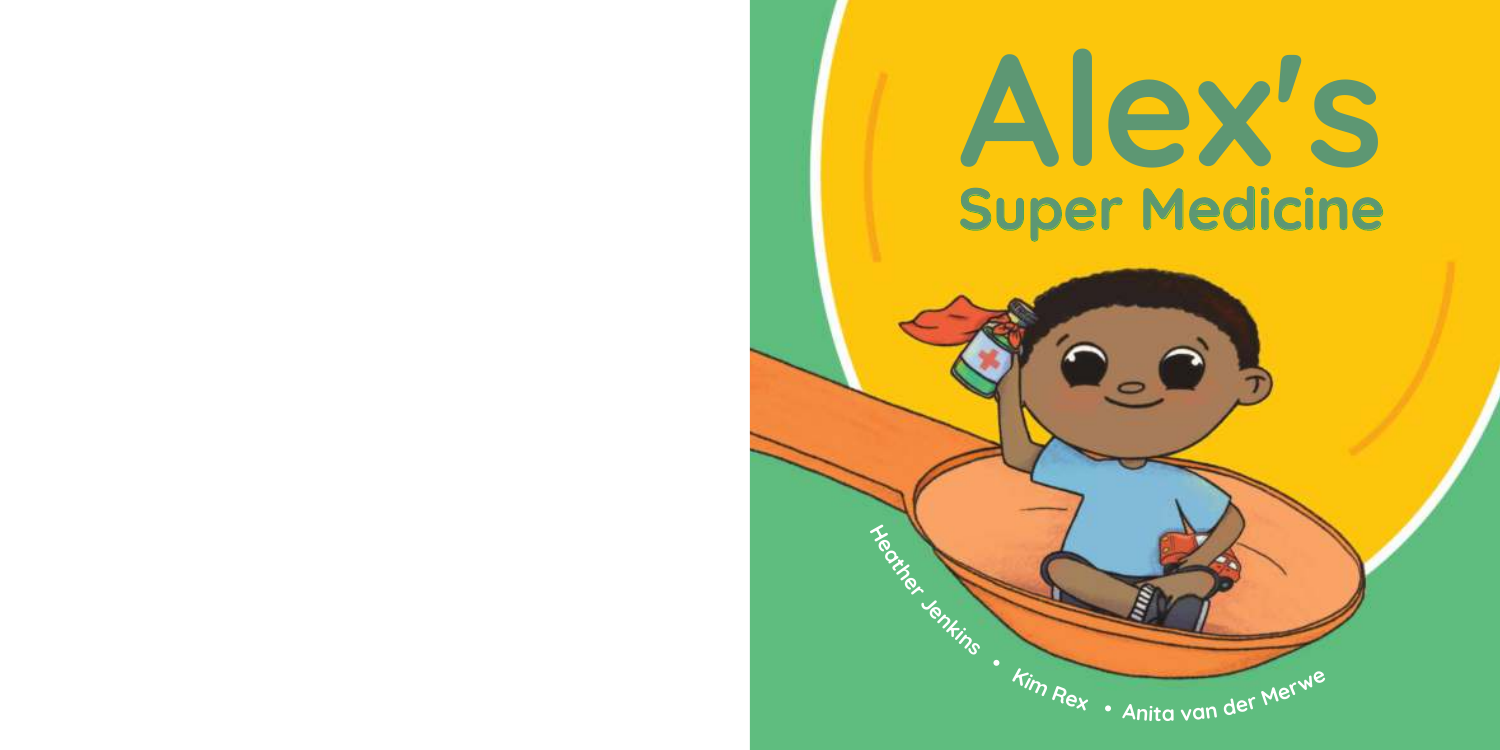## Alex's Super Medicine

## This book belongs to

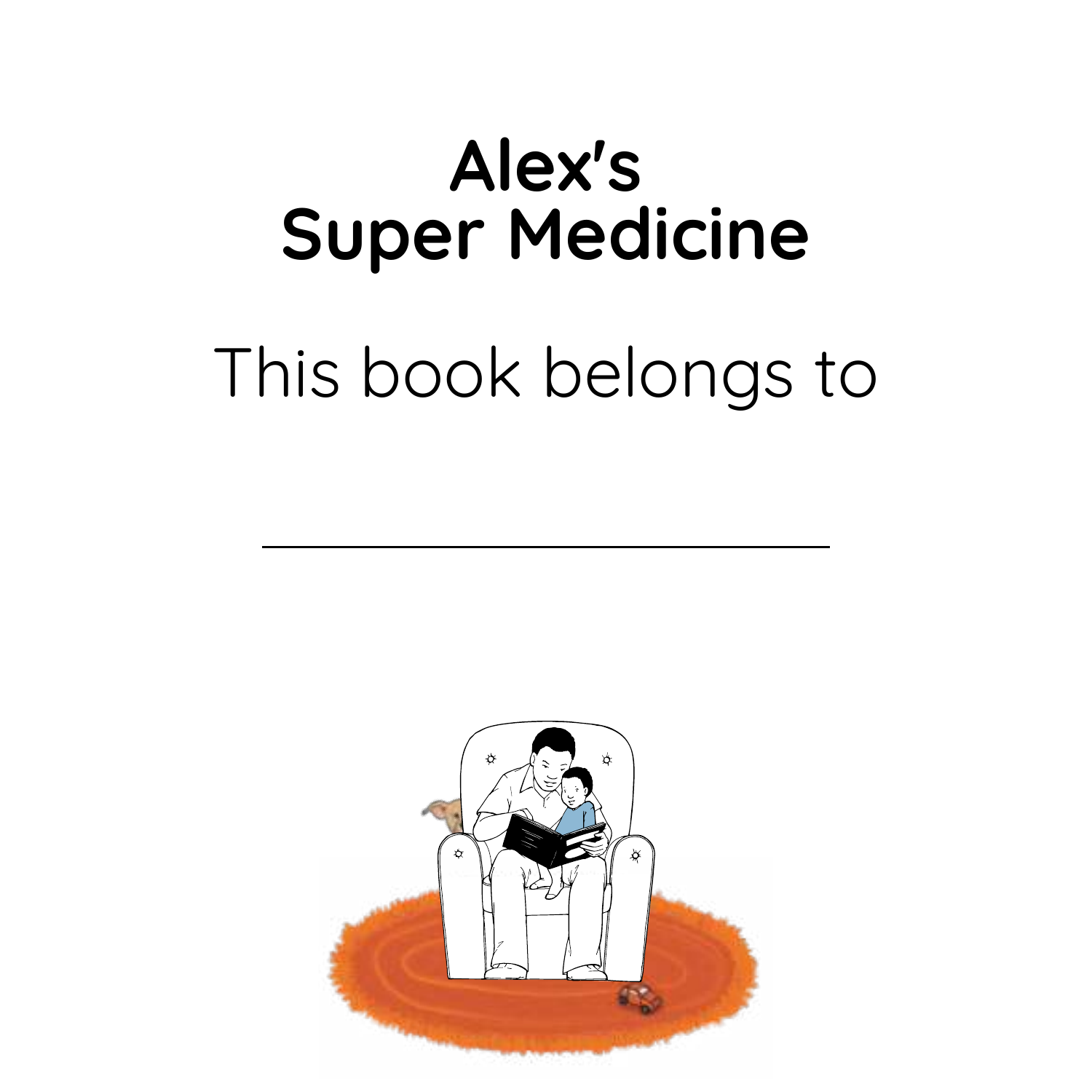[비판] 비판 비판 만 만 한 번 만 한 번 만 한 번 만 만 한 번 만 한 번 만 한 번 만 한 번 만 <u>Tanana sa na na na na na na na na na na na n</u> <u>TARA TARARARARARARARARARARARA</u> <u>ie de la posta de la posta de la posta de la p</u> <u>TARA RARA ARAKA ARAKA ARAKA ARAKA ARAK</u>  $\frac{1}{2}$ 

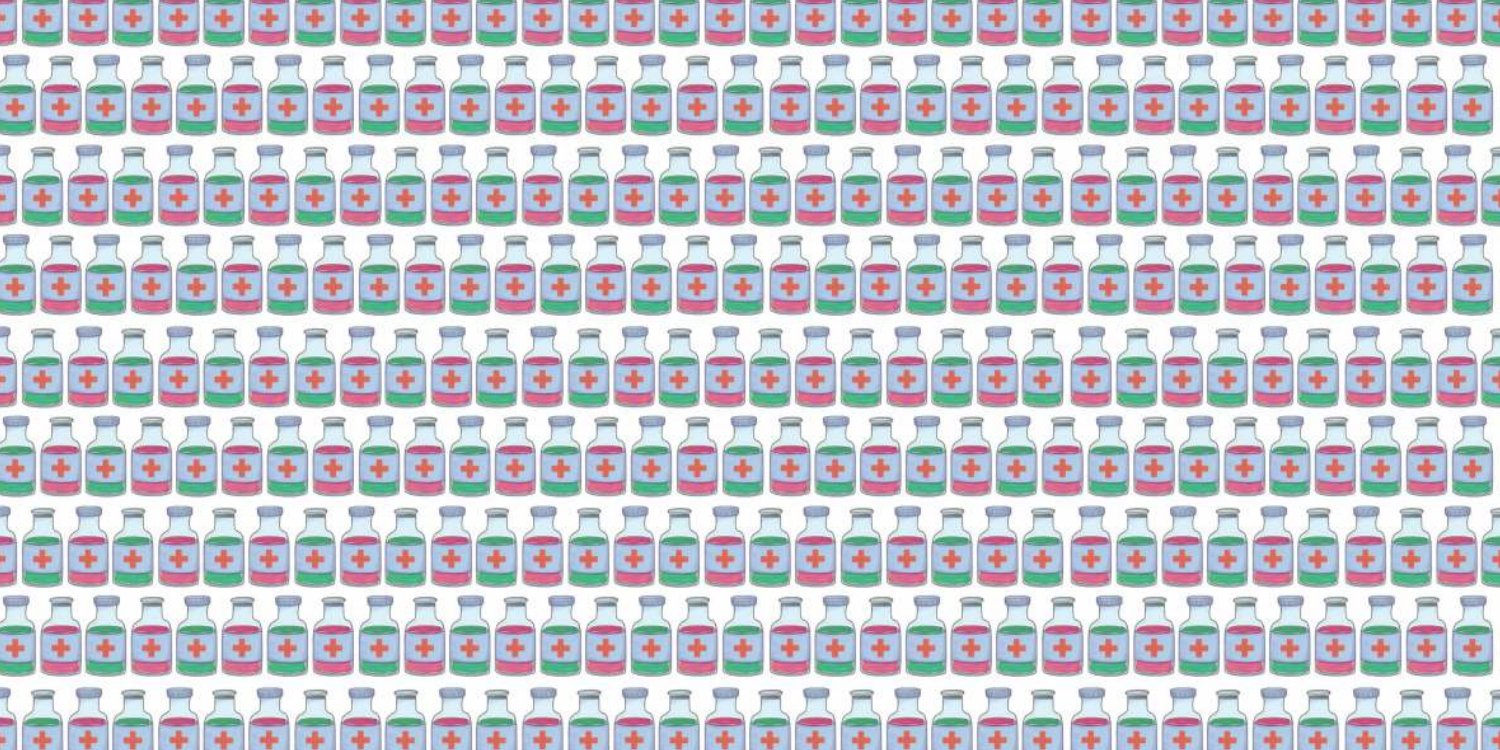

Every child should own a hundred books by the age of five. To that end, Book Dash gathers creative professionals who volunteer to create new, African storybooks that anyone can freely translate and distribute. To find out more, and to download beautiful, print-ready books, visit [bookdash.org](http://bookdash.org).

Alex's Super Medicine Illustrated by Heather Jenkins Written by Kim Rex Designed by Anita van der Merwe Edited by Angela Briggs

with the help of the Book Dash participants in Cape Town on 14 May 2022.

ISBN: 978-1-776324-45-3

This work is licensed under a Creative Commons Attribution 4.0 Licence (http://creativecommons. org/licenses/by/4.0/). You are free to share (copy and redistribute the material in any medium or format) and adapt (remix, transform, and build upon the material) this work for any purpose, even commercially. The licensor cannot revoke these freedoms as long as you follow the following license terms:

Attribution: You must give appropriate credit, provide a link to the license, and indicate if changes were made. You may do so in any reasonable manner, but not in any way that suggests the licensor endorses you or your use.

No additional restrictions: You may not apply legal terms or technological measures that legally restrict others from doing anything the license permits.

Notices: You do not have to comply with the license for elements of the material in the public domain or where your use is permitted by an applicable exception or limitation.

No warranties are given. The license may not give you all of the permissions necessary for your intended use. For example, other rights such as publicity, privacy, or moral rights may limit how you use the material.



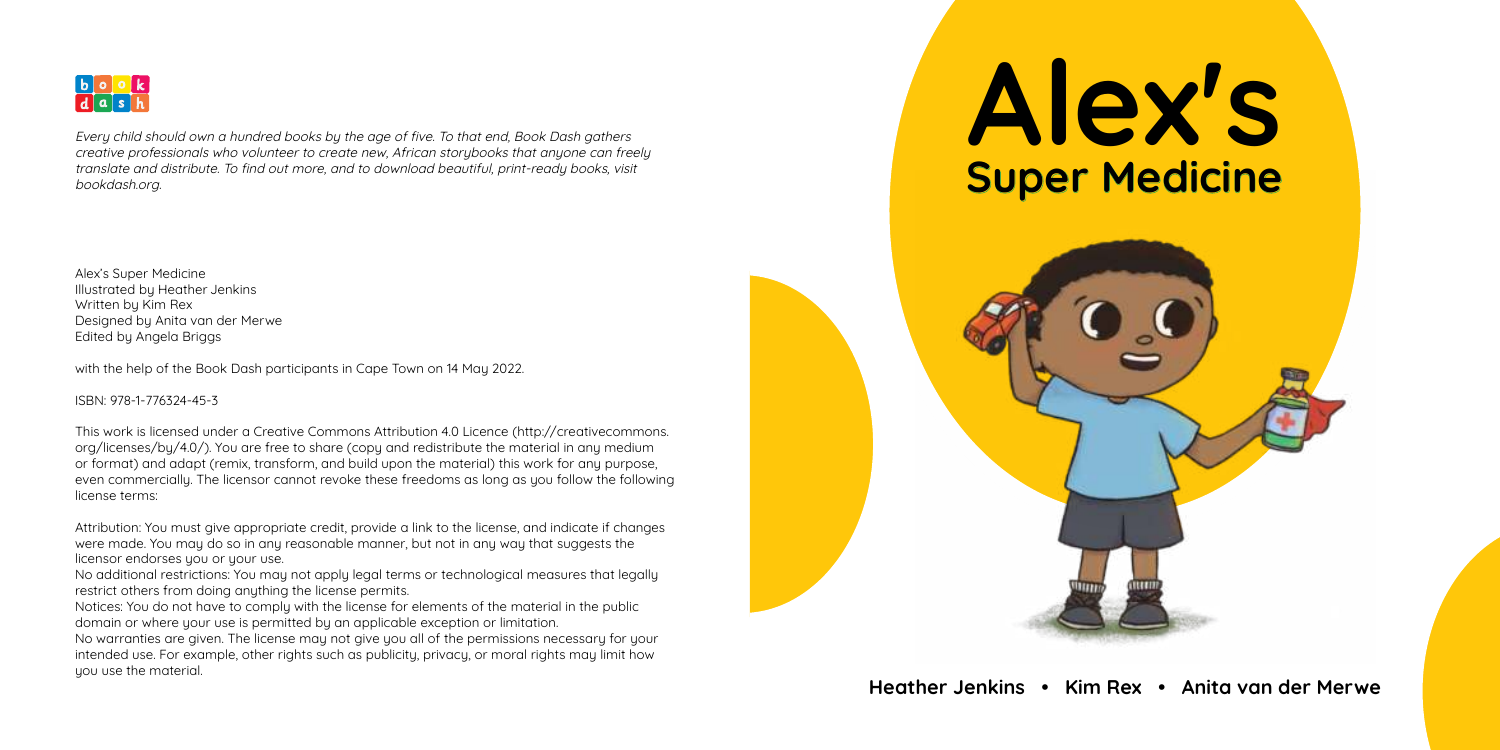## I'm not feeling so good, Mom.

## Let's visit Dr Bongi. She can help.

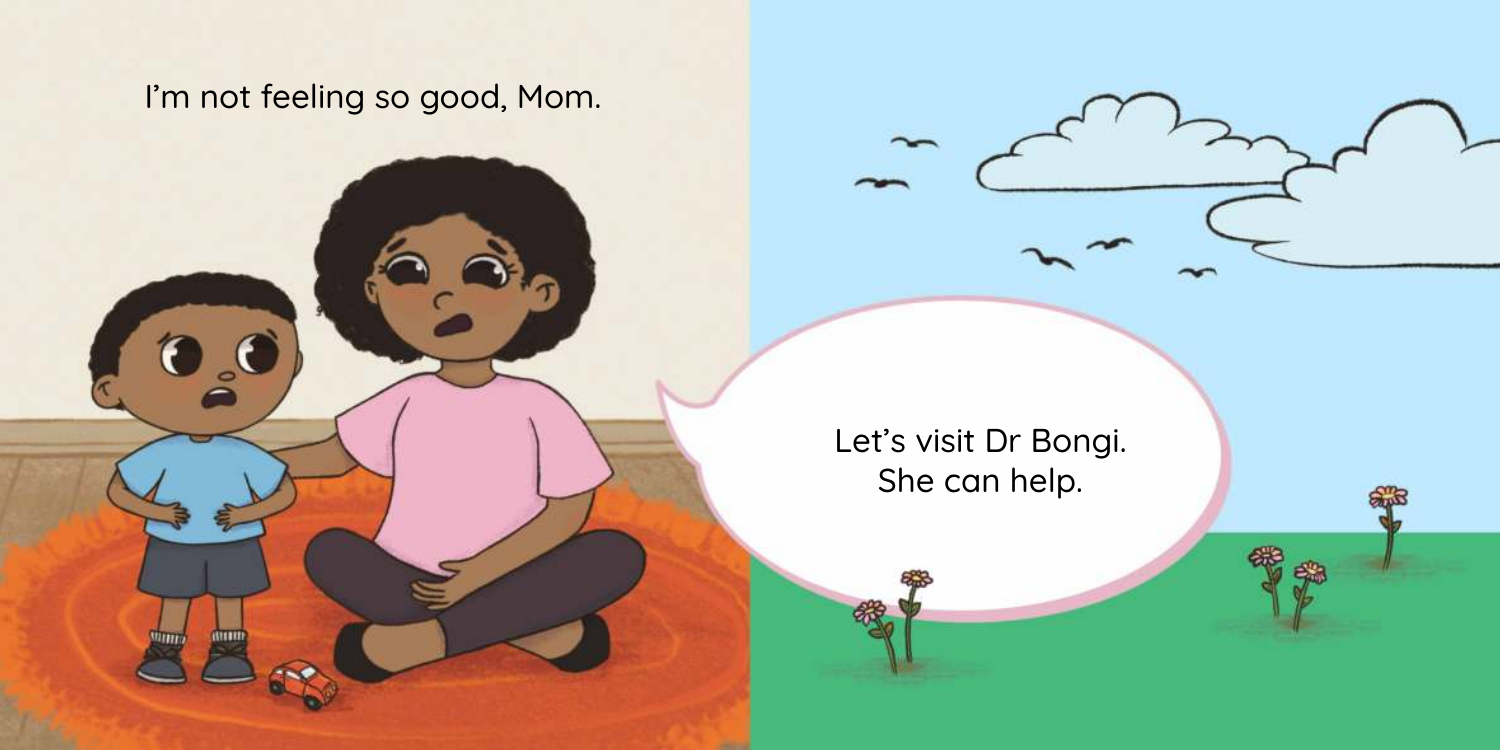

**G** 

 $\mathbf{0}$  ,  $\mathbf{6}$ 

But I don't like medicine. It's yucky.

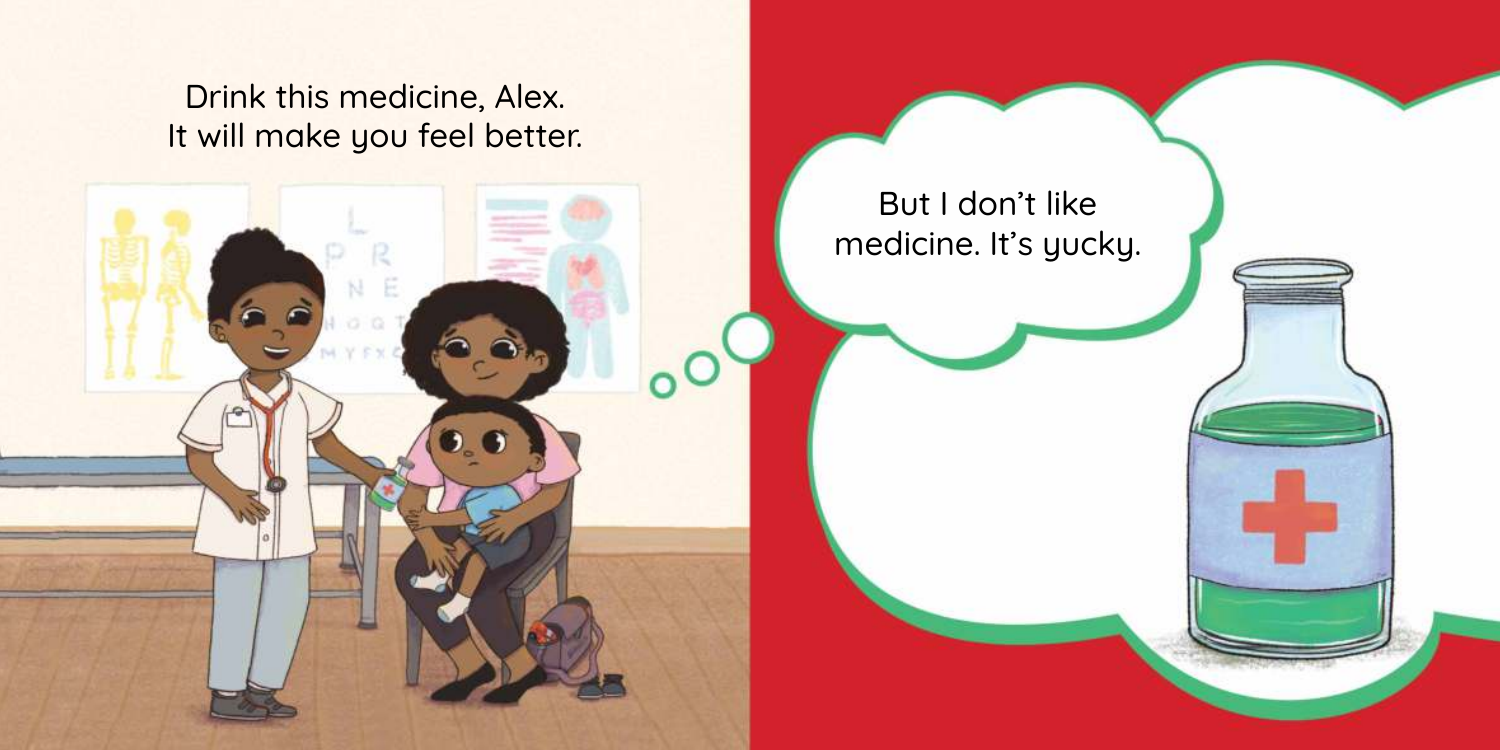

## Eeew, no way!

Jett, I'll let you play with my shiny red car if you drink my medicine.

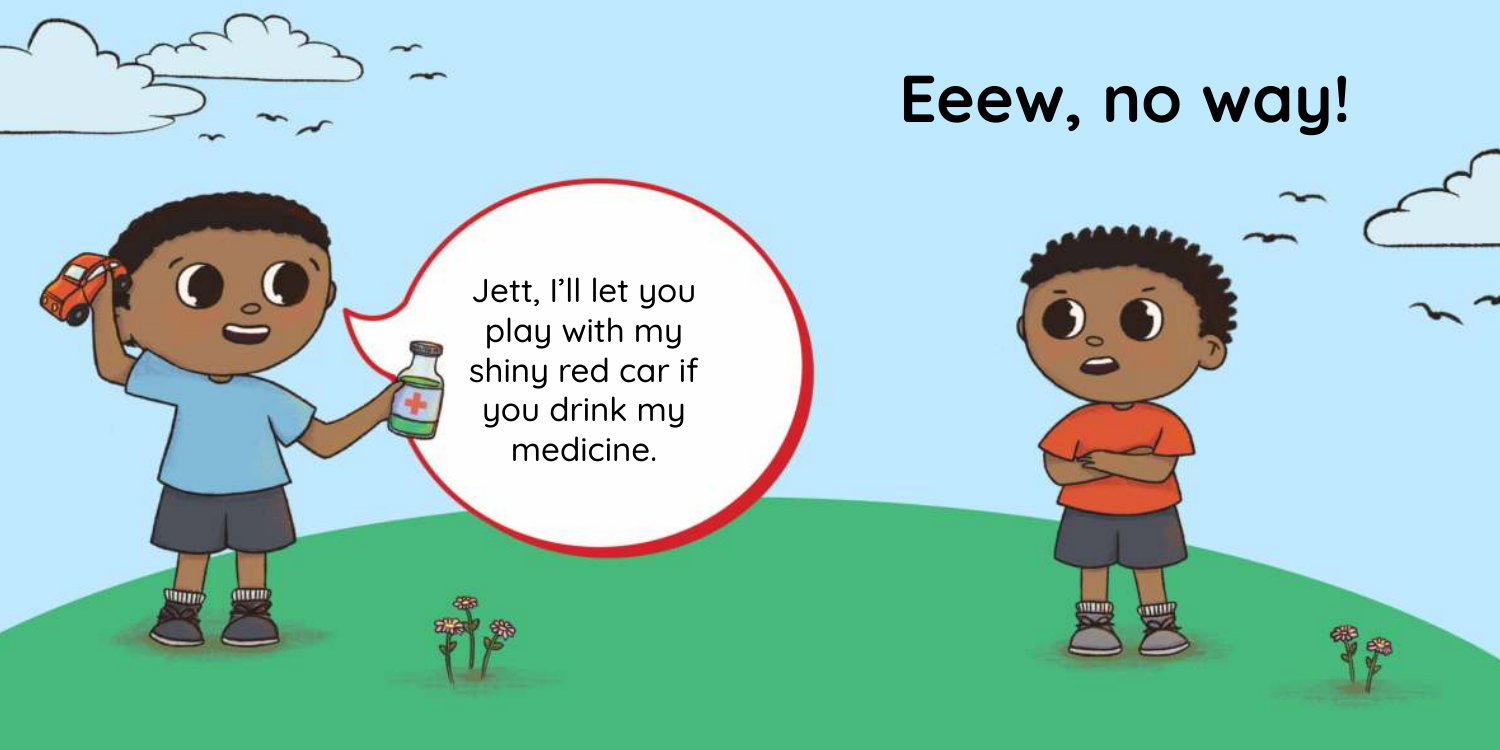How can I make my medicine taste better?



### I know, I'll put it on my sandwich.

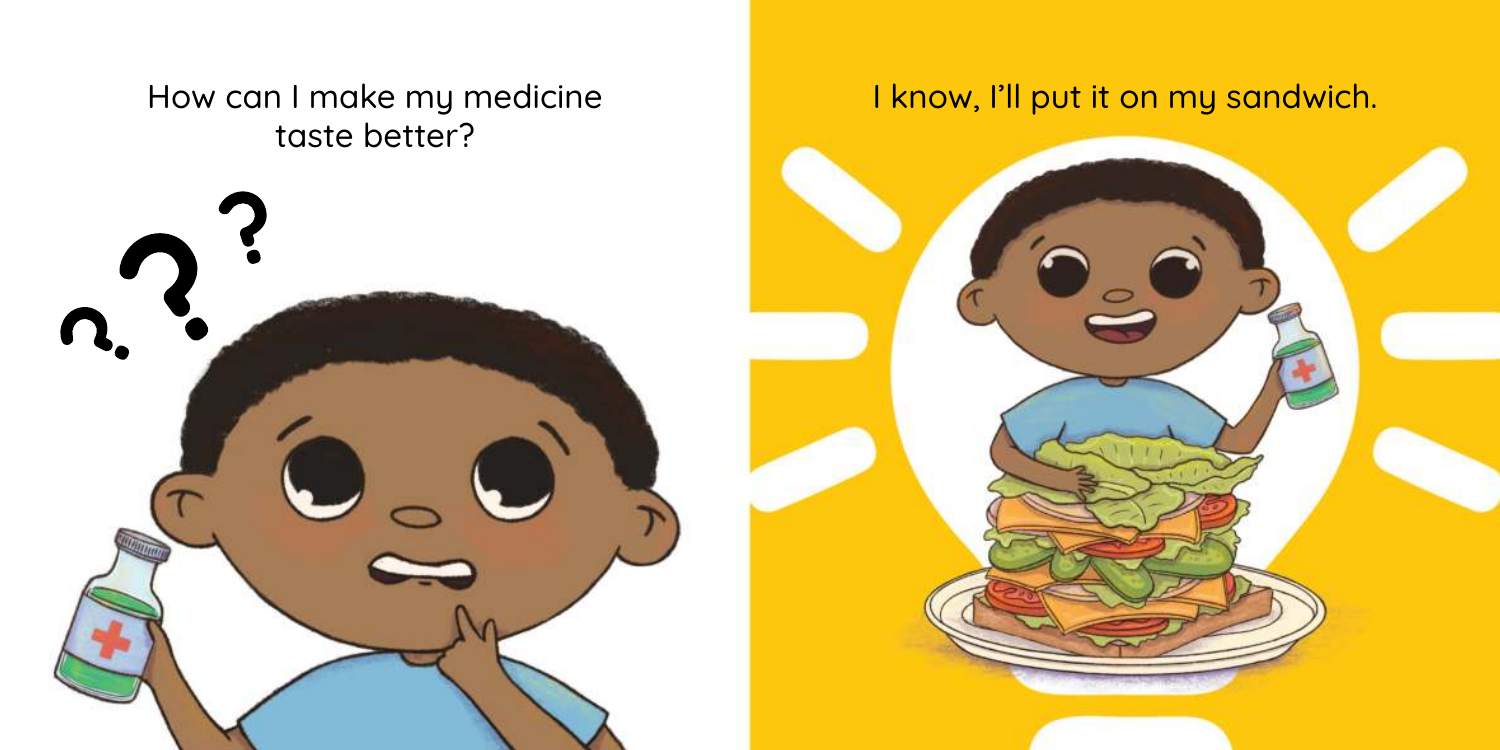

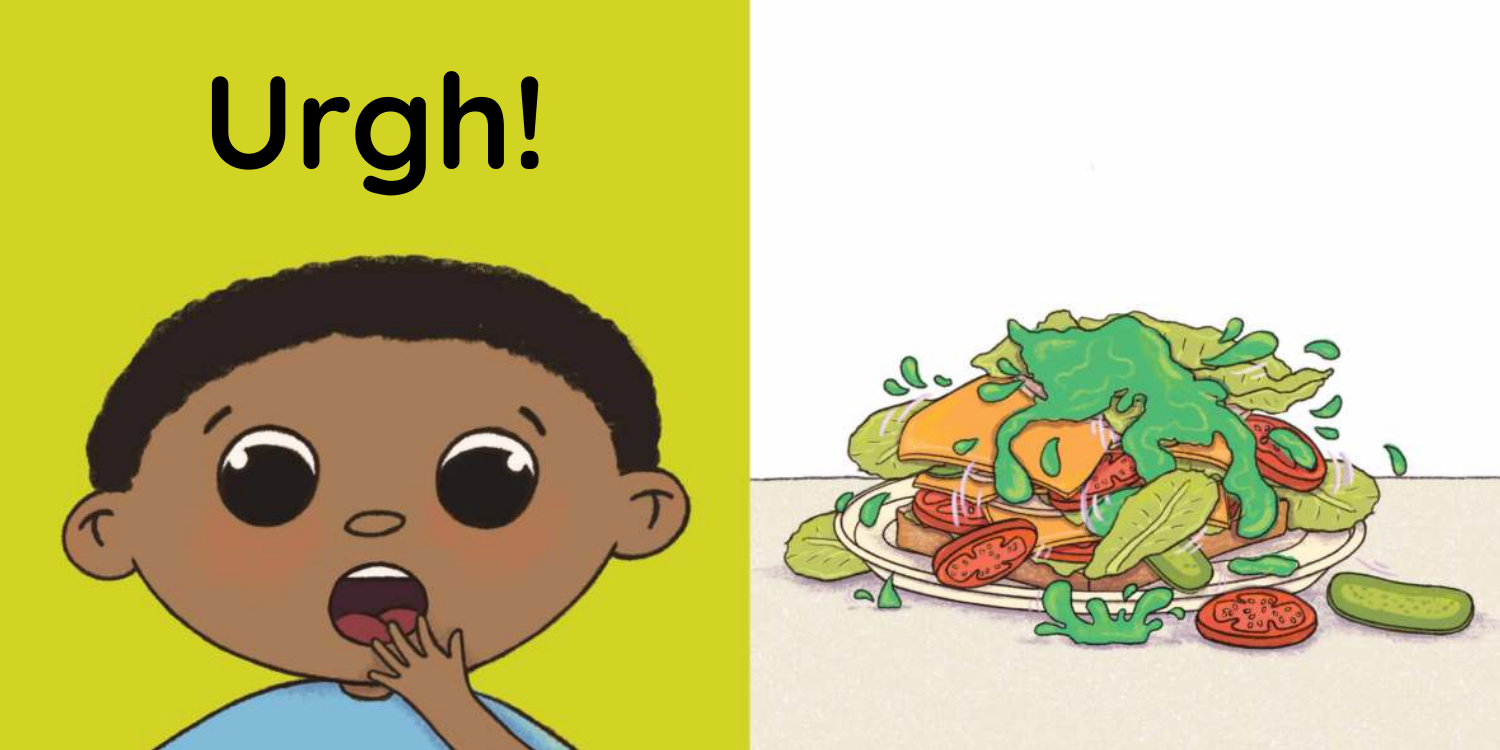

### Maybe I should hide it away. I know, I'll hide it in the garden.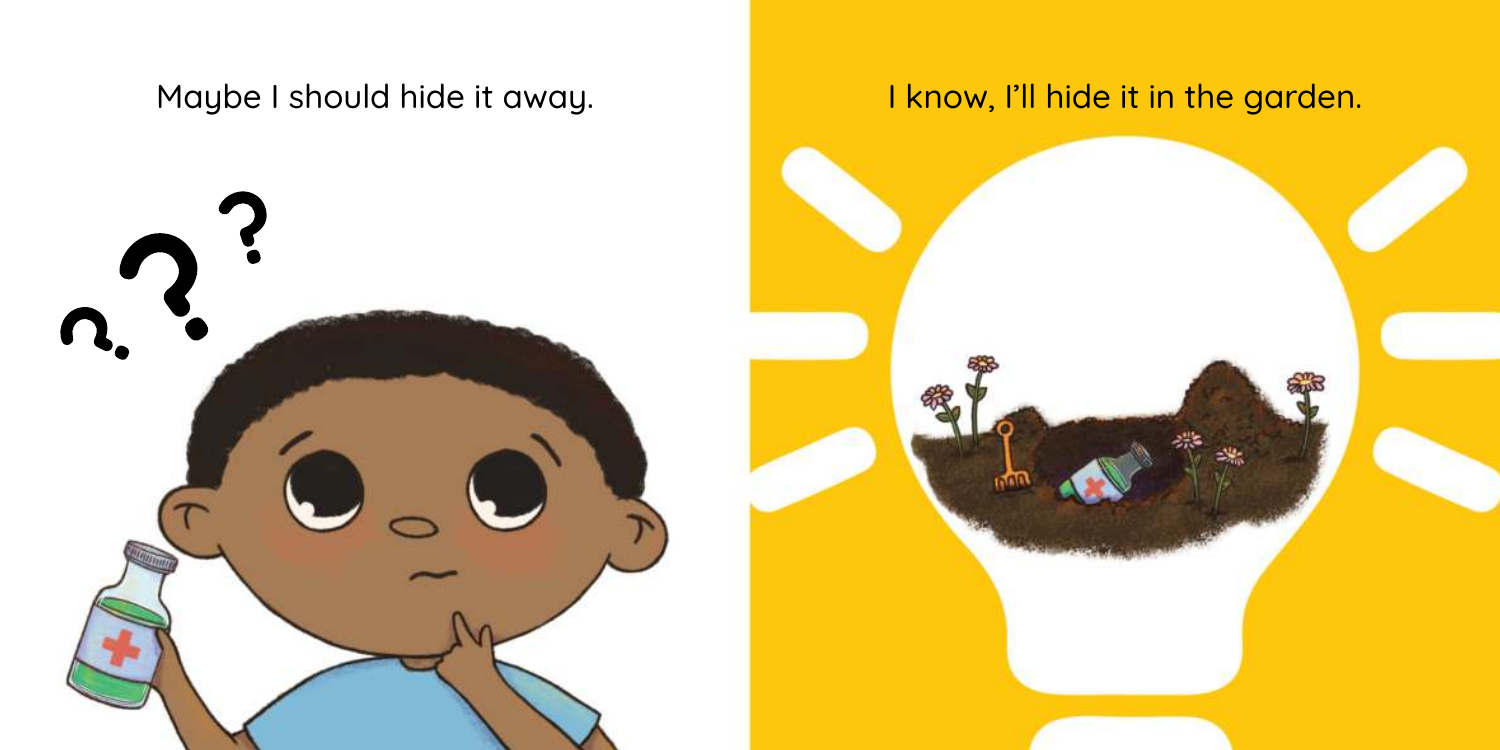

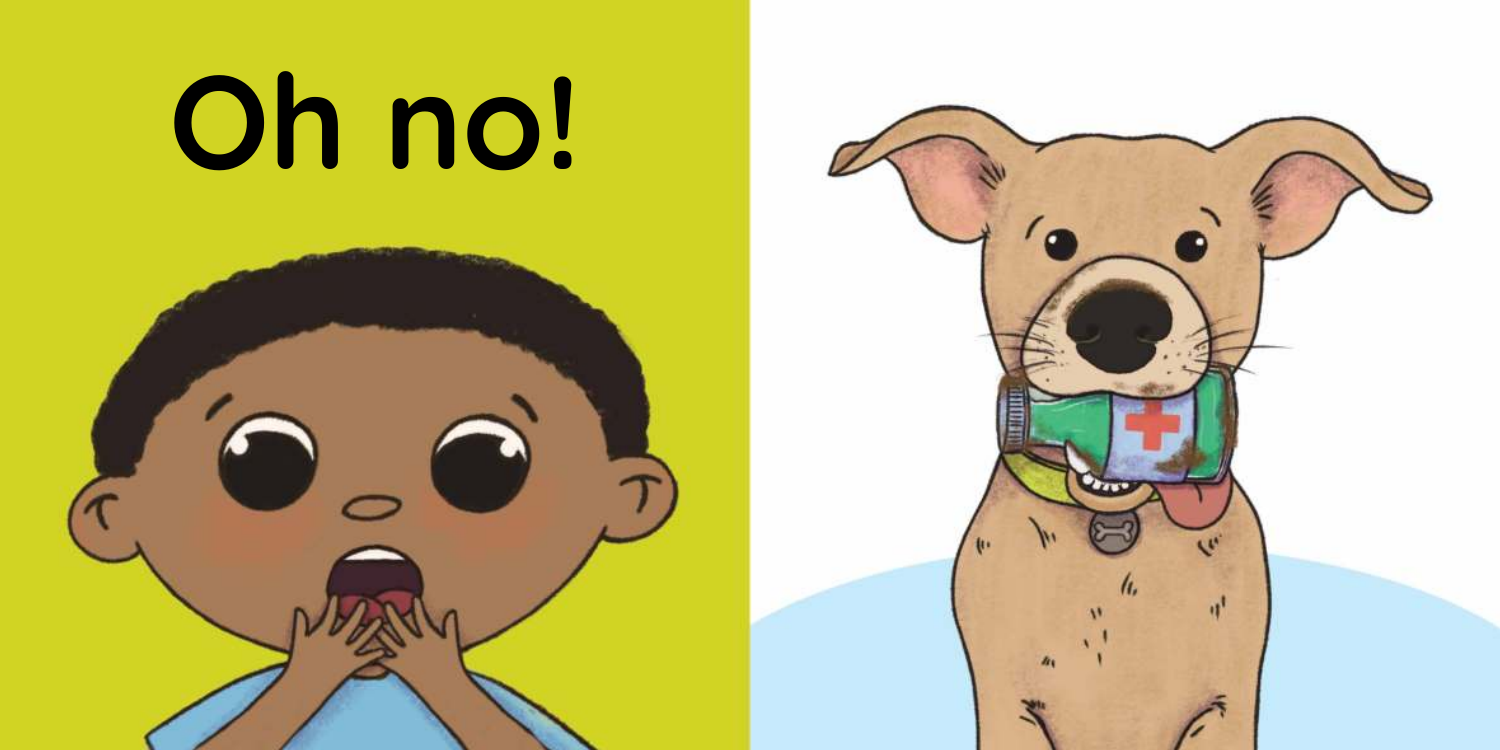### I'd better try something else.<br>I know, I'll hide it in a bird's nest.

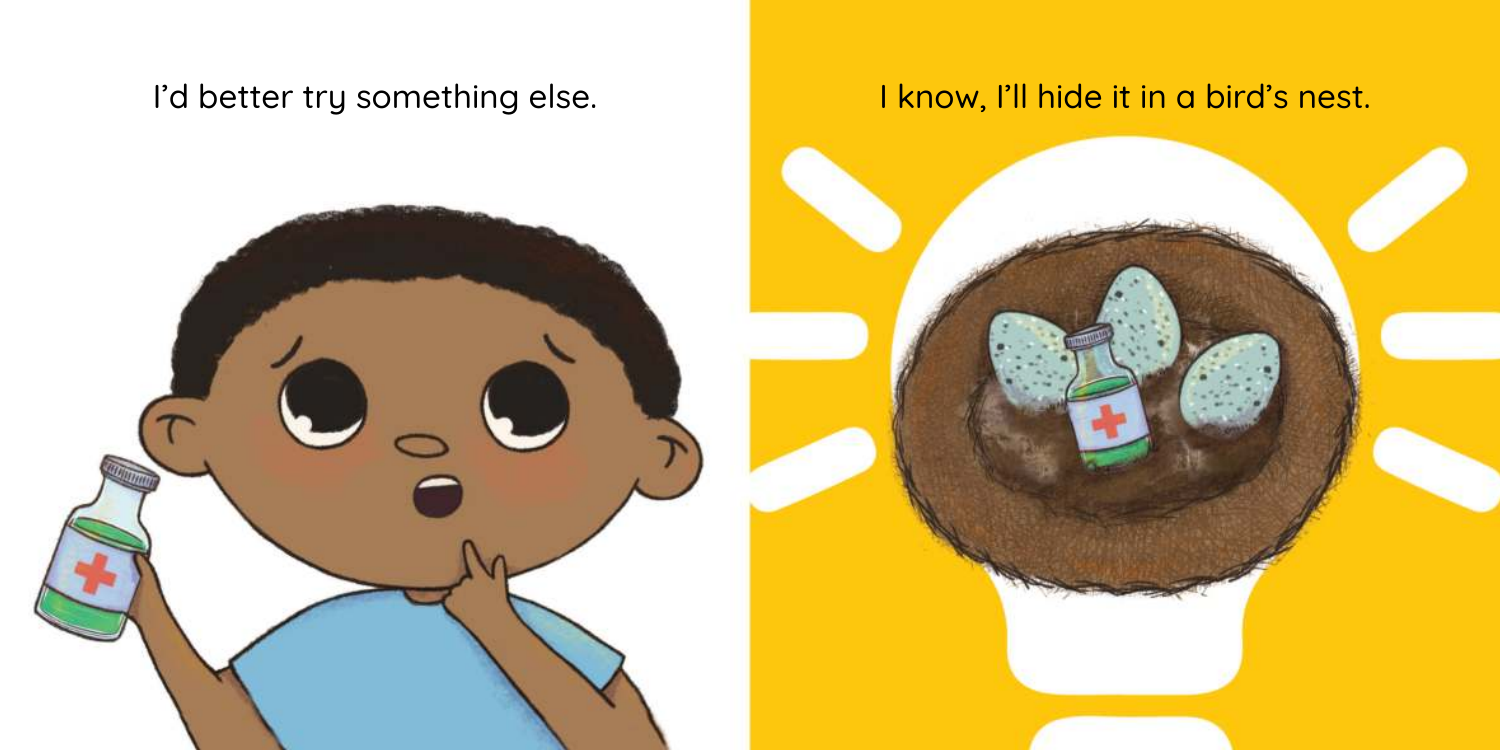

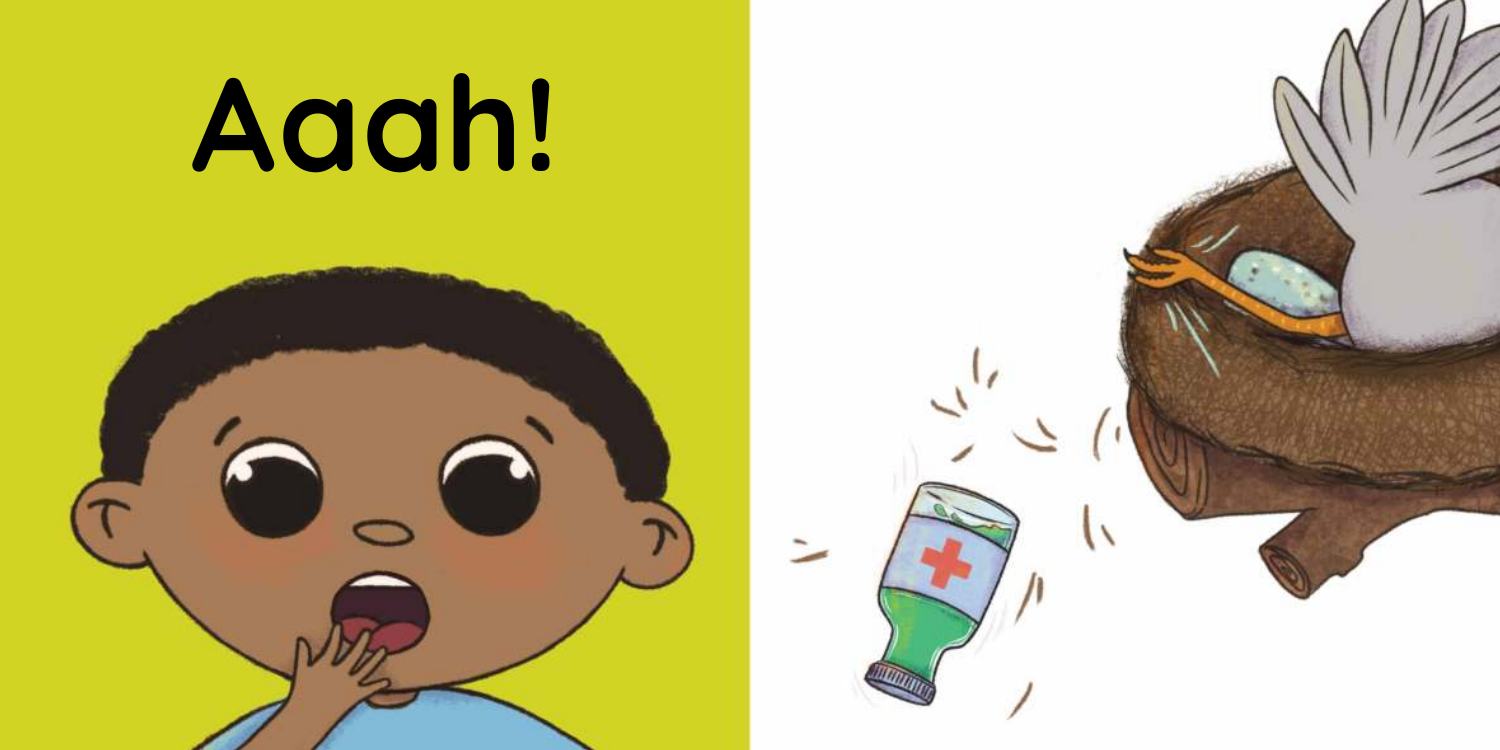

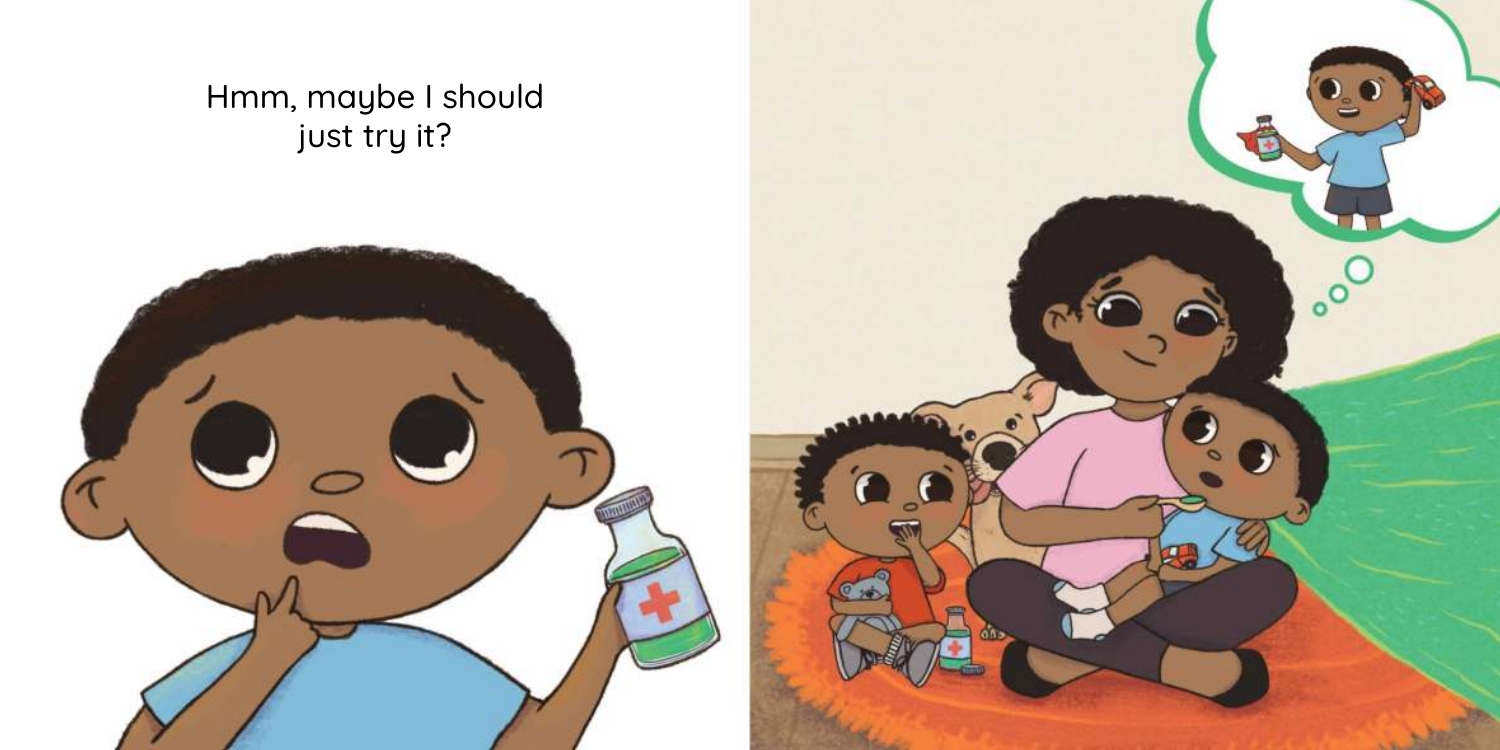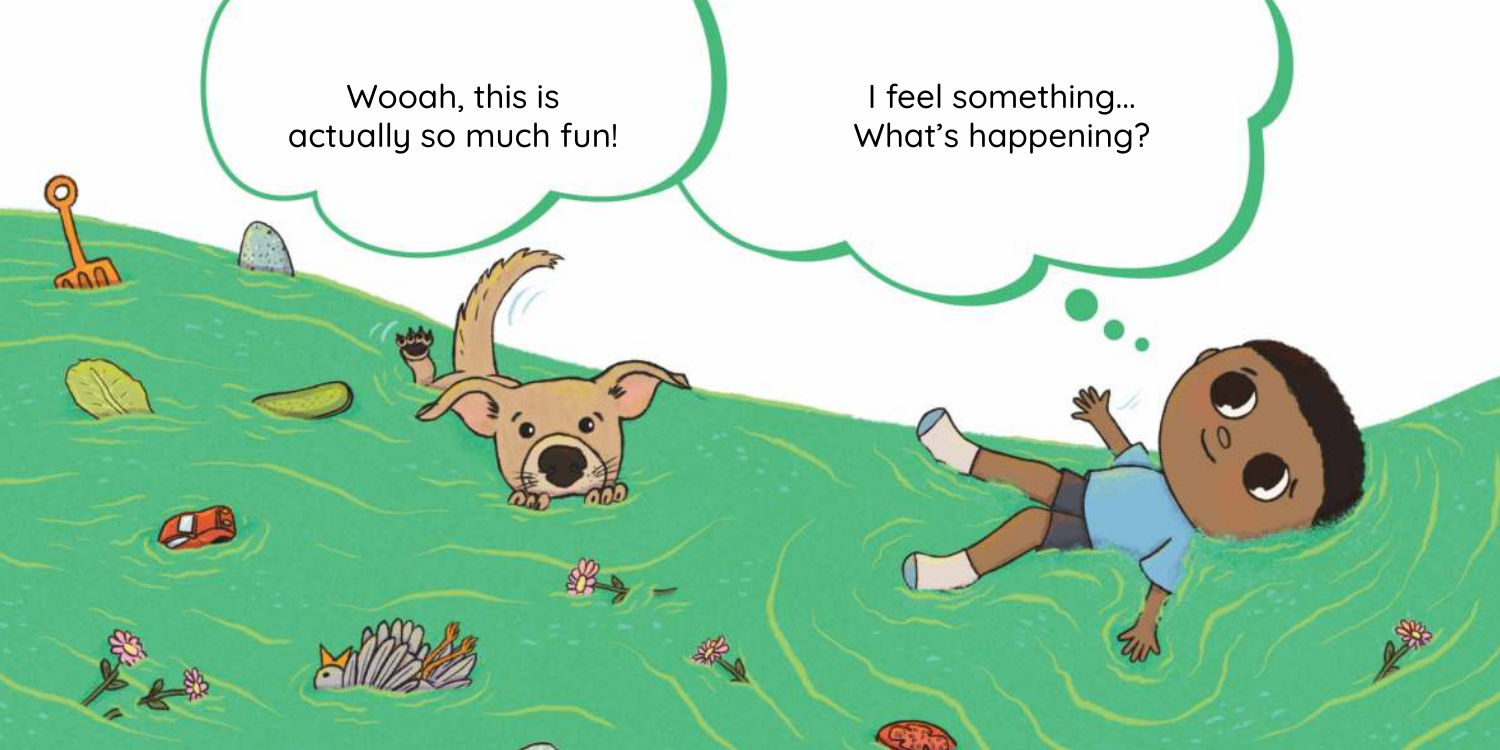## I feel so much better!

And all I had to do was drink my medicine.

LO

шш

**THEFT!** 

You did it, Alex! We're so proud of you.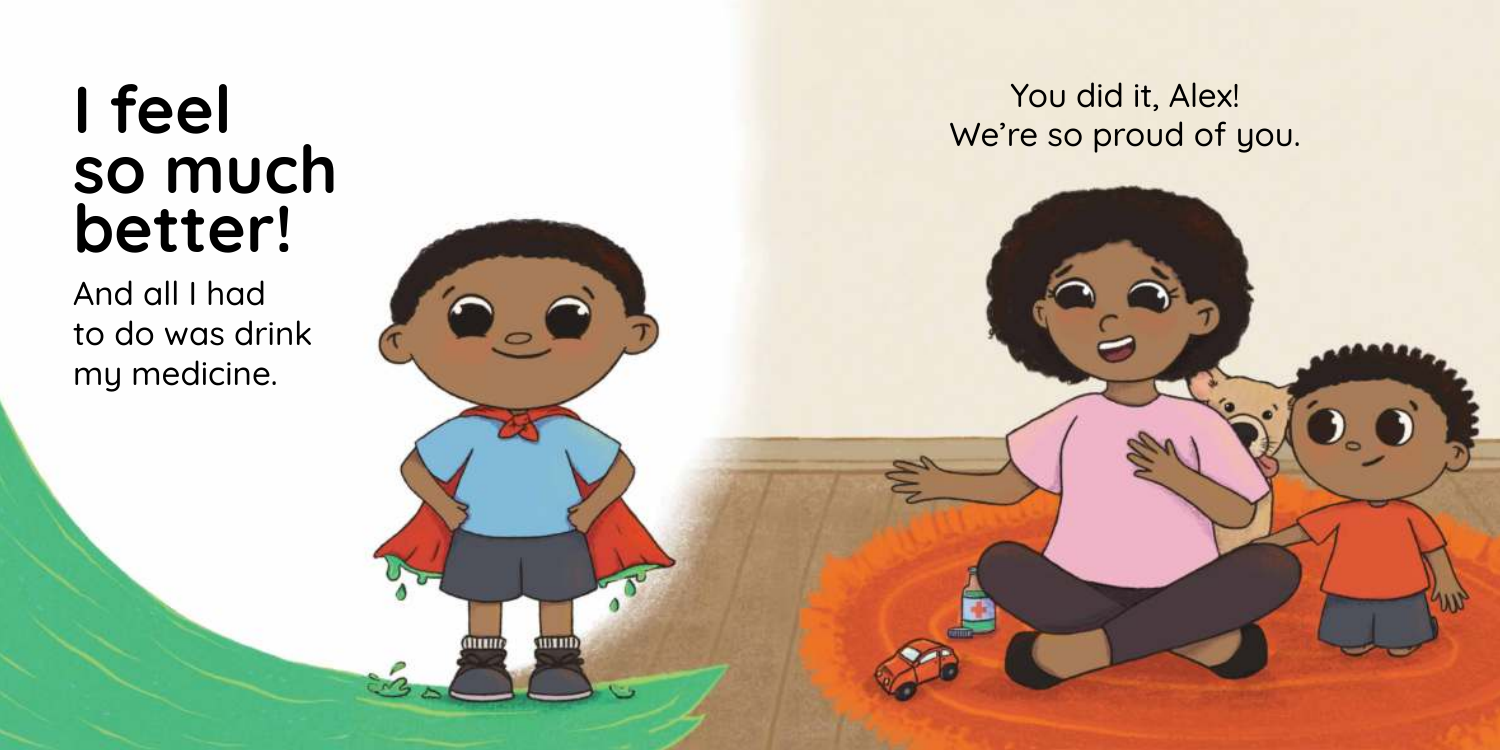<u>TARARA ARARA ARARA ARARA ARARA</u> 200 <u>TARA KARARARAKARARA ARARA BARAR</u> <u>Tanang ang ngang ang mga ngang ang ngang</u> <u>ie de la provincia de la provincia de la provincia de la provincia de la provincia de la provincia de la provi</u>  $\frac{1}{2}\left(\frac{1}{2}\right)^{\frac{1}{2}}\left(\frac{1}{2}\right)^{\frac{1}{2}}\left(\frac{1}{2}\right)^{\frac{1}{2}}\left(\frac{1}{2}\right)^{\frac{1}{2}}\left(\frac{1}{2}\right)^{\frac{1}{2}}\left(\frac{1}{2}\right)^{\frac{1}{2}}\left(\frac{1}{2}\right)^{\frac{1}{2}}\left(\frac{1}{2}\right)^{\frac{1}{2}}\left(\frac{1}{2}\right)^{\frac{1}{2}}\left(\frac{1}{2}\right)^{\frac{1}{2}}\left(\frac{1}{2}\right)^{\frac{1}{2}}\left(\frac{1}{2}\right)^{\frac{1}{$